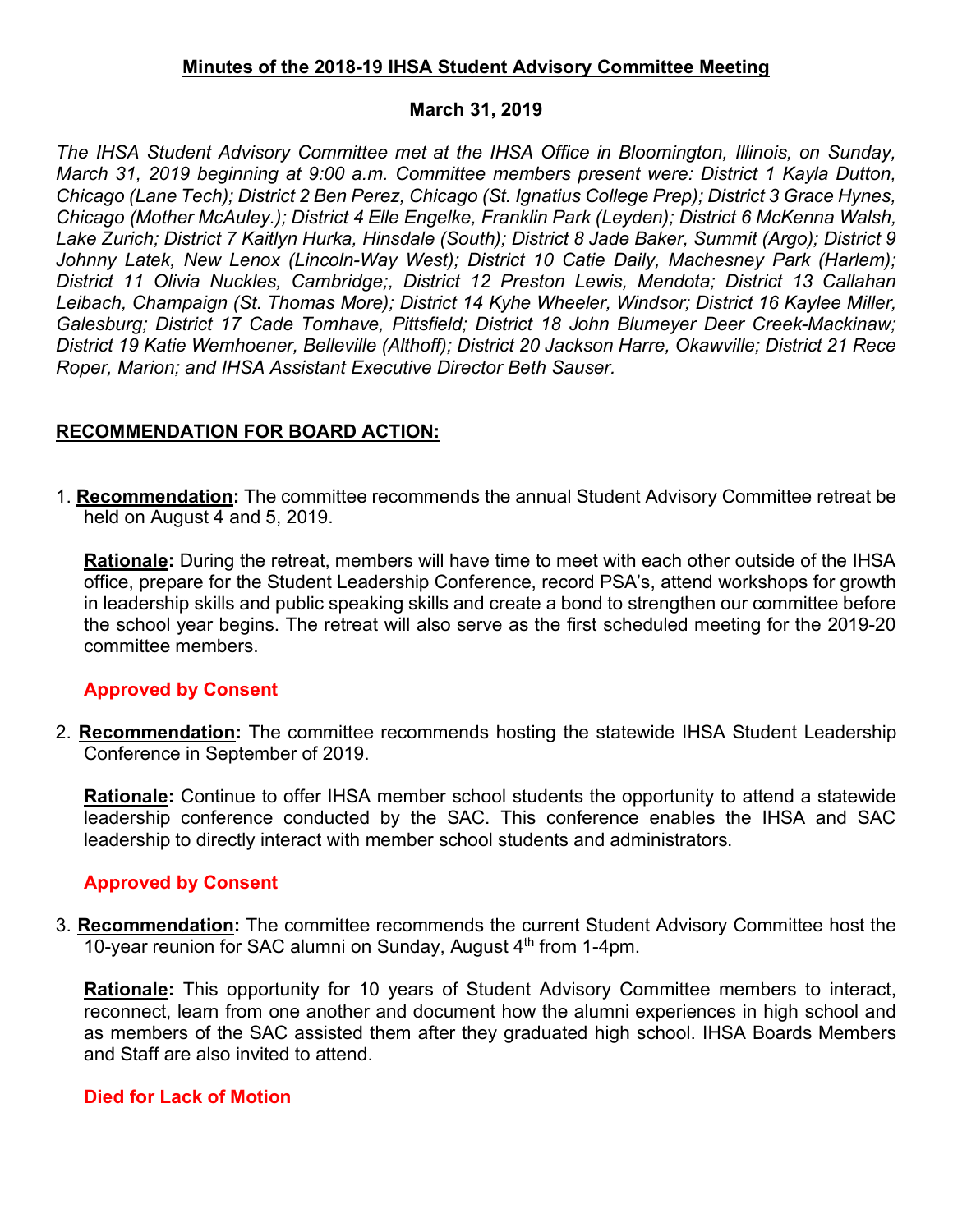## **COMMITTEE DISCUSSION AND ACTIONS:**

- 1. Discussed and collaborated on plans for the 2019 Student Leadership Conference with regards to:
	- a. Format

Students and Adults

Location

Time of Year

- b. Content/Material
	- i. Keep Leadership and Communication titles; change DWR! To Sportsmanship?
	- ii. Shorten breakout sessions to possibly add another speaker or two
- c. Expectations
- b. Evaluation Form

Once for each SAC Member and Adult Volunteer

e. Survey

Create for Student and Adult Conference Attendees

2. Discussed specifics of SAC Alumni reunion: the schedule, menu, questionnaire, how to contact each alumnus, invitations, current SAC member roles

3. Welcomed new SAC members and their parents. The senior SAC members conducted a mini SAC orientation session.

4. SAC members approved the current SAC Mission Statement for the 2019-20 school year:

The Student Advisory Committee is a group of students who participate in diverse interscholastic athletics and activities. The SAC promotes the sportsmanship and integrity ideals of the Illinois High School Association. We focus on providing leadership and communication between participants, administrators and fans of IHSA activities. The IHSA SAC is made up of 21 students from high schools throughout Illinois.

The Student Advisory Committee is creating student leaders for tomorrow, today.

- 5. Updated the Student Section Showdown announcement
- 6. NFHS National Student Leadership Conference is July 22-24, 2019
	- a. SAC attendance is optional
	- b. Online application is due May 10, 2019
	- c. Pick up and Drop off at the IHSA office or in Champaign
- 7. SAC members approved the SAC Member Requirements for the 2019 -20 school year.

| <b>Offense</b>                                                   | <b>Consequence</b>        |
|------------------------------------------------------------------|---------------------------|
| Miss 1 meeting                                                   | Warning                   |
| Miss 2 meetings                                                  | <b>Dismissal from SAC</b> |
| Serious School Violation, Suspension etc.                        | Review and vote by SAC    |
|                                                                  | members                   |
| Sport/Activity ejection                                          | Case by case review       |
| Substance abuse or break a law                                   | Immediate dismissal       |
| Members who do not serve on at least 1 State Final Sportsmanship | Dismissal from SAC        |
| Committee per year                                               |                           |

8. **2019 - 20 SAC Board Members** to assist in guiding the future of the SAC: